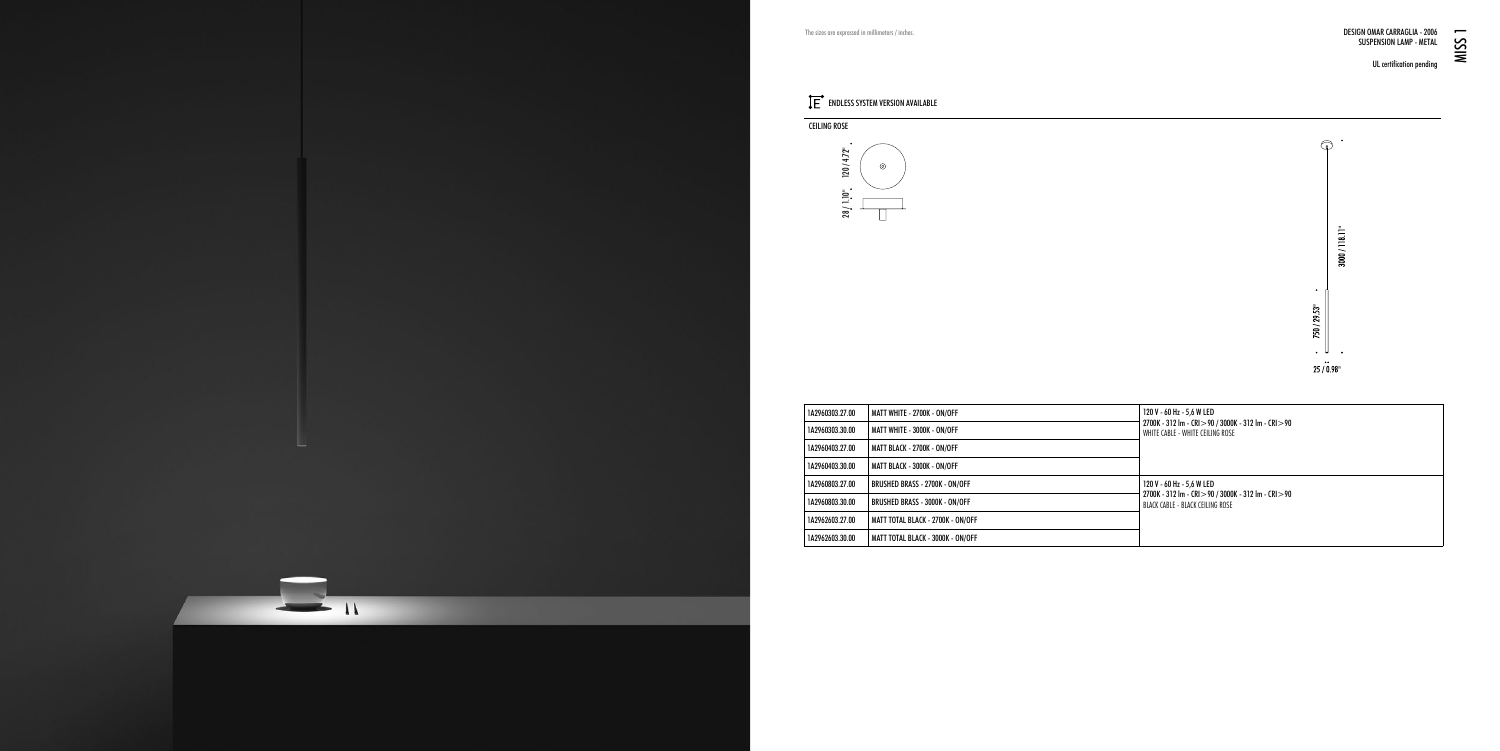| <b>DIMMABLE VERSIONS</b> |                                          |                                                                                                                                                |
|--------------------------|------------------------------------------|------------------------------------------------------------------------------------------------------------------------------------------------|
| 1A2960303.27.01          | MATT WHITE - 2700K - DALI                | 120 V - 60 Hz - 5,6 W LED<br>2700K - 312 Im - CRI > 90 / 3000K - 312 Im - CRI > 90<br>WHITE CABLE - WHITE CEILING ROSE - DIMMABLE              |
| 1A2960303.30.01          | MATT WHITE - 3000K - DALI                |                                                                                                                                                |
| 1A2960303.27.02          | MATT WHITE - 2700K - TRIAC               |                                                                                                                                                |
| 1A2960303.30.02          | MATT WHITE - 3000K - TRIAC               |                                                                                                                                                |
| 1A2960303.27.03          | MATT WHITE - 2700K - 1-10 V              |                                                                                                                                                |
| 1A2960303.30.03          | MATT WHITE - 3000K - 1-10 V              |                                                                                                                                                |
| 1A2960303.27.04          | MATT WHITE - 2700K - PUSH                |                                                                                                                                                |
| 1A2960303.30.04          | MATT WHITE - 3000K - PUSH                |                                                                                                                                                |
| 1A2960403.27.01          | MATT BLACK - 2700K - DALI                |                                                                                                                                                |
| 1A2960403.30.01          | MATT BLACK - 3000K - DALI                |                                                                                                                                                |
| 1A2960403.27.02          | MATT BLACK - 2700K - TRIAC               |                                                                                                                                                |
| 1A2960403.30.02          | MATT BLACK - 3000K - TRIAC               |                                                                                                                                                |
| 1A2960403.27.03          | MATT BLACK - 2700K - 1-10 V              |                                                                                                                                                |
| 1A2960403.30.03          | <b>MATT BLACK - 3000K - 1-10 V</b>       |                                                                                                                                                |
| 1A2960403.27.04          | MATT BLACK - 2700K - PUSH                |                                                                                                                                                |
| 1A2960403.30.04          | MATT BLACK - 3000K - PUSH                |                                                                                                                                                |
| 1A2960803.27.01          | BRUSHED BRASS - 2700K - DALI             | 120 V - 60 Hz - 5,6 W LED<br>2700K - 312 Im - CRI $>$ 90 / 3000K - 312 Im - CRI $>$ 90<br>BLACK CABLE - BLACK CEILING ROSE - DIMMABLE OPTIONAL |
| 1A2960803.30.01          | BRUSHED BRASS - 3000K - DALI             |                                                                                                                                                |
| 1A2960803.27.02          | <b>BRUSHED BRASS - 2700K - TRIAC</b>     |                                                                                                                                                |
| 1A2960803.30.02          | <b>BRUSHED BRASS - 3000K - TRIAC</b>     |                                                                                                                                                |
| 1A2960803.27.03          | BRUSHED BRASS - 2700K - 1-10 V           |                                                                                                                                                |
| 1A2960803.30.03          | <b>BRUSHED BRASS - 3000K - 1-10 V</b>    |                                                                                                                                                |
| 1A2960803.27.04          | BRUSHED BRASS - 2700K - PUSH             |                                                                                                                                                |
| 1A2960803.30.04          | BRUSHED BRASS - 3000K - PUSH             |                                                                                                                                                |
| 1A2962603.27.01          | MATT TOTAL BLACK - 2700K - DALI          |                                                                                                                                                |
| 1A2962603.30.01          | MATT TOTAL BLACK - 3000K - DALI          |                                                                                                                                                |
| 1A2962603.27.02          | MATT TOTAL BLACK - 2700K - TRIAC         |                                                                                                                                                |
| 1A2962603.30.02          | MATT TOTAL BLACK - 3000K - TRIAC         |                                                                                                                                                |
| 1A2962603.27.03          | <b>MATT TOTAL BLACK - 2700K - 1-10 V</b> |                                                                                                                                                |
| 1A2962603.30.03          | MATT TOTAL BLACK - 3000K - 1-10 V        |                                                                                                                                                |
| 1A2962603.27.04          | MATT TOTAL BLACK - 2700K - PUSH          |                                                                                                                                                |
| 1A2962603.30.04          | MATT TOTAL BLACK - 3000K - PUSH          |                                                                                                                                                |



## െ 46 / 1.81"

165 / 6.49"